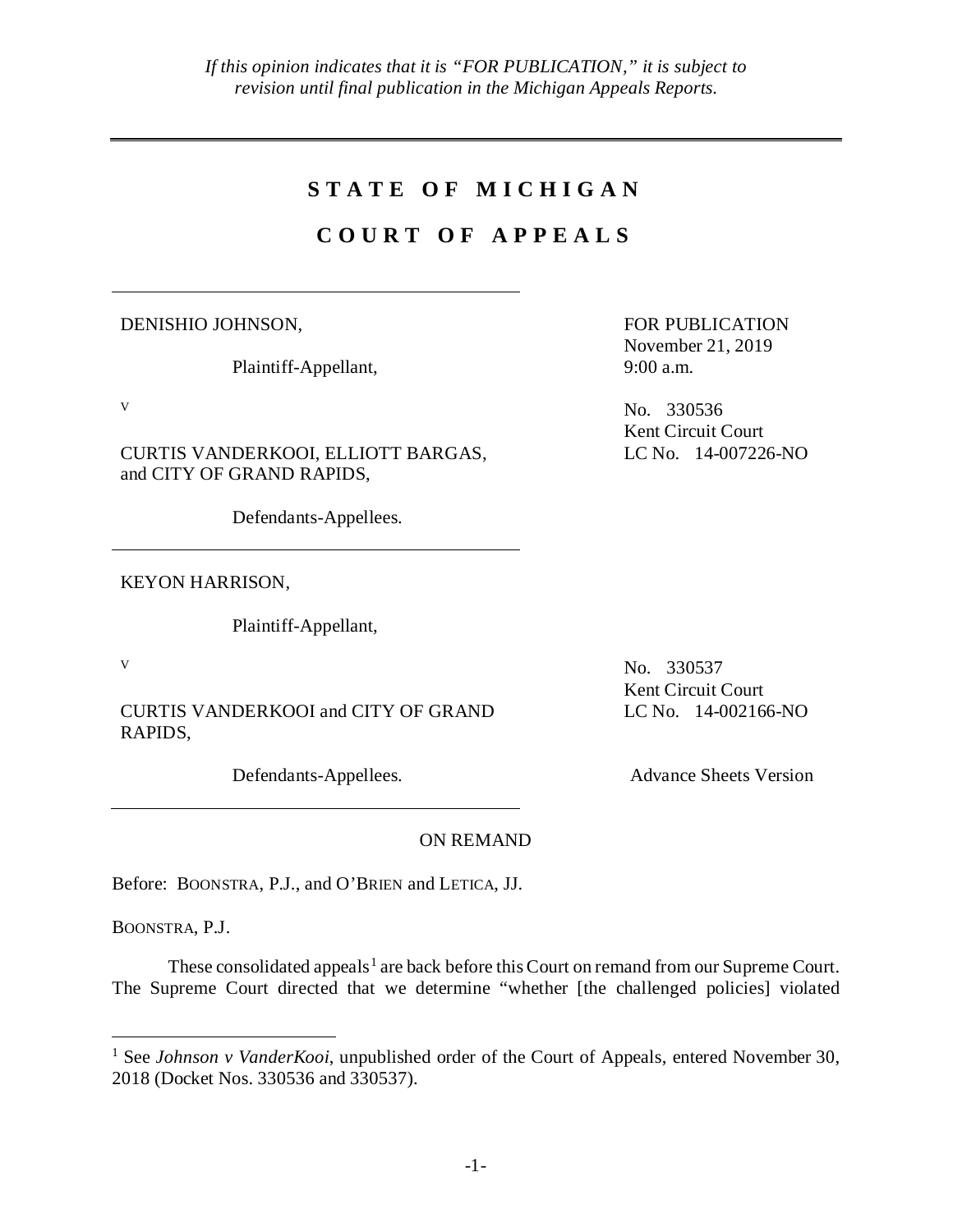plaintiffs' Fourth Amendment right to be free from unreasonable searches and seizures." *Johnson v VanderKooi*, 502 Mich 751, 781; 918 NW2d 785 (2018). We conclude, under current caselaw, that they did not and that plaintiffs' Fourth Amendment rights were not violated by the on-site taking of photographs and fingerprints based on reasonable suspicion (i.e., during valid *Terry*[2](#page-1-0) stops). We therefore affirm the trial court's orders granting summary disposition in favor of defendant city of Grand Rapids (the City) in these matters.

#### I. PERTINENT FACTS AND PROCEDURAL HISTORY

The facts underlying these appeals are set forth in detail in our previous opinions.<sup>[3](#page-1-1)</sup> Our Supreme Court summarized the relevant underlying facts as follows:

These consolidated cases arise from two separate incidents where plaintiffs were individually stopped and questioned by Grand Rapids Police Department (GRPD) officers. During these stops, plaintiffs' photographs and fingerprints were taken in accordance with the GRPD's "photograph and print" (P&P) procedures. . . .

\* \* \*

The P&Ps giving rise to these lawsuits took place during two separate incidents. At the time of the incidents, each GRPD patrol officer was assigned as a part of their standard equipment a camera, a fingerprinting kit, and GRPD "print cards" for storing an individual's copied fingerprints. Generally speaking, a P&P involved an officer's use of this equipment to take a person's photograph and fingerprints whenever an officer deemed the P&P necessary given the facts and circumstances. After a P&P was completed, the photographs were uploaded to a digital log. Completed print cards were collected and submitted to the Latent Print Unit. Latent print examiners then checked all the submitted fingerprints against the Kent County Correctional Facility database and the Automated Fingerprint Identification System. After being processed, the cards were filed and stored in a box according to their respective year.

The first incident giving rise to these lawsuits involved the field interrogation of plaintiff Denishio Johnson. On August 15, 2011, the GRPD received a tip that a young black male, later identified as Johnson, had been observed walking through an athletic club's parking lot and peering into vehicles. Officer Elliott Bargas responded to the tip and initiated contact with Johnson. Johnson, who had no identification, told Bargas that he was 15 years old, that he lived nearby, and that he used the parking lot as a shortcut. Bargas was skeptical

<span id="page-1-0"></span> <sup>2</sup> *Terry v Ohio*, 392 US 1, 30; 88 S Ct 1868; 20 L Ed 2d 889 (1968).

<span id="page-1-1"></span><sup>3</sup> See *Johnson v VanderKooi*, 319 Mich App 589; 903 NW2d 843 (2017), rev'd in part 502 Mich 751 (2018); *Harrison v VanderKooi*, unpublished per curiam opinion of the Court of Appeals, issued May 23, 2017 (Docket No. 330537), rev'd in part 502 Mich 751 (2018).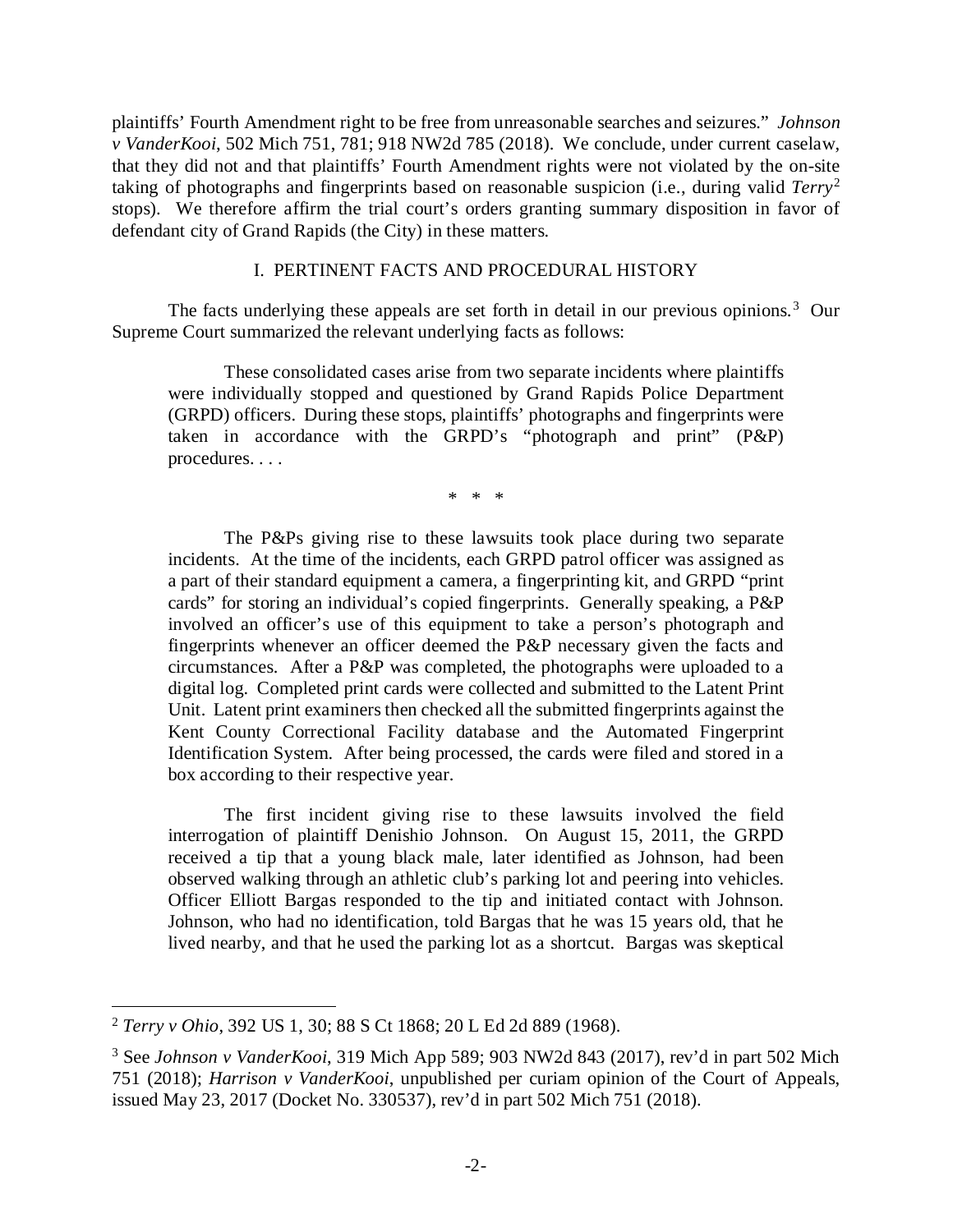of Johnson's story, and being aware of several prior thefts in and near the parking lot, he decided to perform a P&P to see if any witnesses or evidence would tie Johnson to those crimes. After Johnson's mother arrived and verified his name and age, Johnson was released. At some point during this process, Captain Curtis VanderKooi arrived and approved Bargas's actions. Johnson was never charged with a crime.

The second event occurred on May 31, 2012, after VanderKooi observed Keyon Harrison, a young black male, walk up to another boy and hand him what VanderKooi believed was a large model train engine. Suspicious of the hand-off, VanderKooi followed Harrison to a park. After initiating contact, VanderKooi identified himself and questioned Harrison. Harrison, who had no identification, told VanderKooi that he had been returning the train engine, which he had used for a school project. VanderKooi, still suspicious, radioed in a request for another officer to come take Harrison's photograph. Sergeant Stephen LaBrecque arrived a short time later and performed a P&P on Harrison, despite being asked to take only a photograph. Harrison was released after his story was confirmed, and he was never charged with a crime.

Johnson and Harrison subsequently filed separate lawsuits in the Kent Circuit Court, and the cases were assigned to the same judge. Plaintiffs argued, in part, that the officers and the City were liable pursuant to 42 USC 1983 for violating plaintiffs' Fourth and Fifth Amendment rights when the officers performed P&Ps without probable cause, lawful authority, or lawful consent. Both plaintiffs also initially claimed that race was a factor in the officers' decisions to perform P&Ps, though Johnson later dropped that claim.

In two separate opinions, the trial court granted summary disposition in favor of the City pursuant to MCR 2.116(C)(10) [no genuine issue of material fact] and in favor of the officers pursuant to MCR 2.116(C)(7) [governmental immunity],  $(C)(10)$ , and  $(I)(2)$  [opposing party entitled to judgment]. Plaintiffs individually appealed by right in the Court of Appeals. [*Johnson*, 502 Mich at 757-759.]

In our previous opinions, we affirmed the trial court's orders granting summary disposition in favor of the individual defendants and the City. *Johnson v VanderKooi*, 319 Mich App 589; 903 NW2d 843 (2017); *Harrison v VanderKooi*, unpublished per curiam opinion of the Court of Appeals, issued May 23, 2017 (Docket No. 330537). Relevant to the issue now before us on remand, as the Supreme Court stated, we concluded in Part III of each opinion that "plaintiffs did not demonstrate that any of the alleged constitutional violations resulted from a municipal policy or a custom so persistent and widespread as to practically have the force of law," *Johnson*, 502 Mich at 760, and we therefore affirmed the trial court's orders granting summary disposition in favor of the City. See, e.g., *Johnson*, 319 Mich App at 626-627 (holding that "plaintiff did not establish a genuine issue of material fact that his alleged deprivation was caused by an unwritten custom or policy 'so persistent and widespread as to practically have the force of law' "), quoting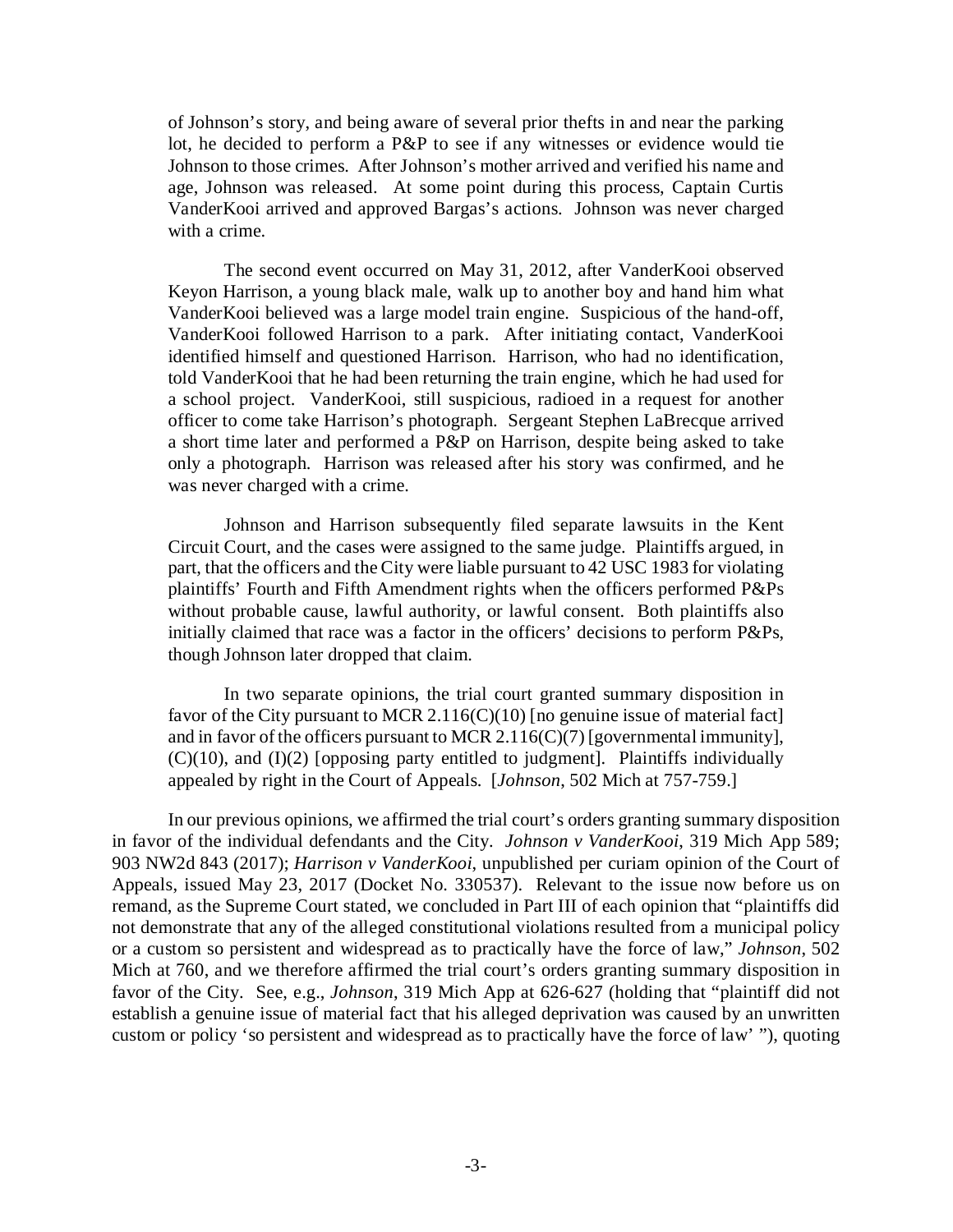*Connick v Thompson*, 563 US 51, 61; 131 S Ct 1350; 179 L Ed 2d 417 (2011). Plaintiffs thereafter filed a joint application for leave to appeal in our Supreme Court.<sup>[4](#page-3-0)</sup>

Our Supreme Court directed that oral argument be scheduled on whether to grant the application or take other action and ordered that the parties file supplemental briefs addressing "whether any alleged violation of the plaintiffs' constitutional rights were [sic] the result of a policy or custom instituted or executed by [the City]." *Johnson v VanderKooi*, 501 Mich 954, 954-955 (2018). Subsequently, after supplemental briefing and oral argument, the Supreme Court reversed Part III of this Court's opinions, stating:

In summary, we hold that it has been conclusively established by the City's concession that there exists a custom of performing a P&P during a field interrogation when an officer deems it appropriate. We further hold that, even without the City's concession as to the existence of a custom, the City's admissions, the officers' testimony, the GRPD manual, and the training materials, when viewed in the light most favorable to plaintiffs, are sufficient to create a genuine issue of material fact as to whether the City's custom has become an official policy. Genuine issues of material fact also remain concerning causation. Therefore, the Court of Appeals erred by affirming the trial court's order granting summary disposition based on the Court's conclusion that the alleged constitutional violations were not the result of a policy or custom of the City. We express no opinion with regard to whether plaintiffs' Fourth Amendment rights were violated. Therefore, we reverse Part III of the Court of Appeals' opinion in both cases. [*Johnson*, 502 Mich at 781.]

Because this Court, in its earlier opinions, had not reached the issue of whether plaintiffs' Fourth Amendment rights were violated by the P&P procedure, the Supreme Court remanded these cases to this Court "to determine whether the P&Ps at issue here violated plaintiffs' Fourth Amendment right to be free from unreasonable searches and seizures." *Id*. We subsequently issued an order granting plaintiffs' motion to file supplemental briefs "limited to issues in the scope of the remand from the Michigan Supreme Court[.]"<sup>[5](#page-3-1)</sup> The parties filed supplemental briefs in accordance with that order, and we have considered the arguments presented in those briefs.

<span id="page-3-0"></span> <sup>4</sup> Plaintiffs did not challenge our holdings that the individual police officers were entitled to qualified immunity, that the P&Ps did not violate plaintiffs' rights under the Fifth Amendment, that the trial court properly struck each plaintiff's proposed expert witness and, in *Harrison*, that the record did not support the equal-protection claim. See *Johnson*, 502 Mich at 760 n 3. Additionally, plaintiffs did not challenge our holding in *Harrison* that the *Terry* stop in that case was itself valid, or our holding in *Johnson* that the trial court did not abuse its discretion by declining to read Johnson's general Fourth Amendment allegation as providing sufficient notice to defendants that he was asserting a challenge to the *Terry* stop in that case. These holdings stand as the law of the case. See *Bennett v Bennett*, 197 Mich App 497, 499; 496 NW2d 353 (1992).

<span id="page-3-1"></span><sup>&</sup>lt;sup>5</sup> See *Johnson v VanderKooi*, unpublished order of the Court of Appeals, entered September 11, 2018 (Docket Nos. 330536 and 330537).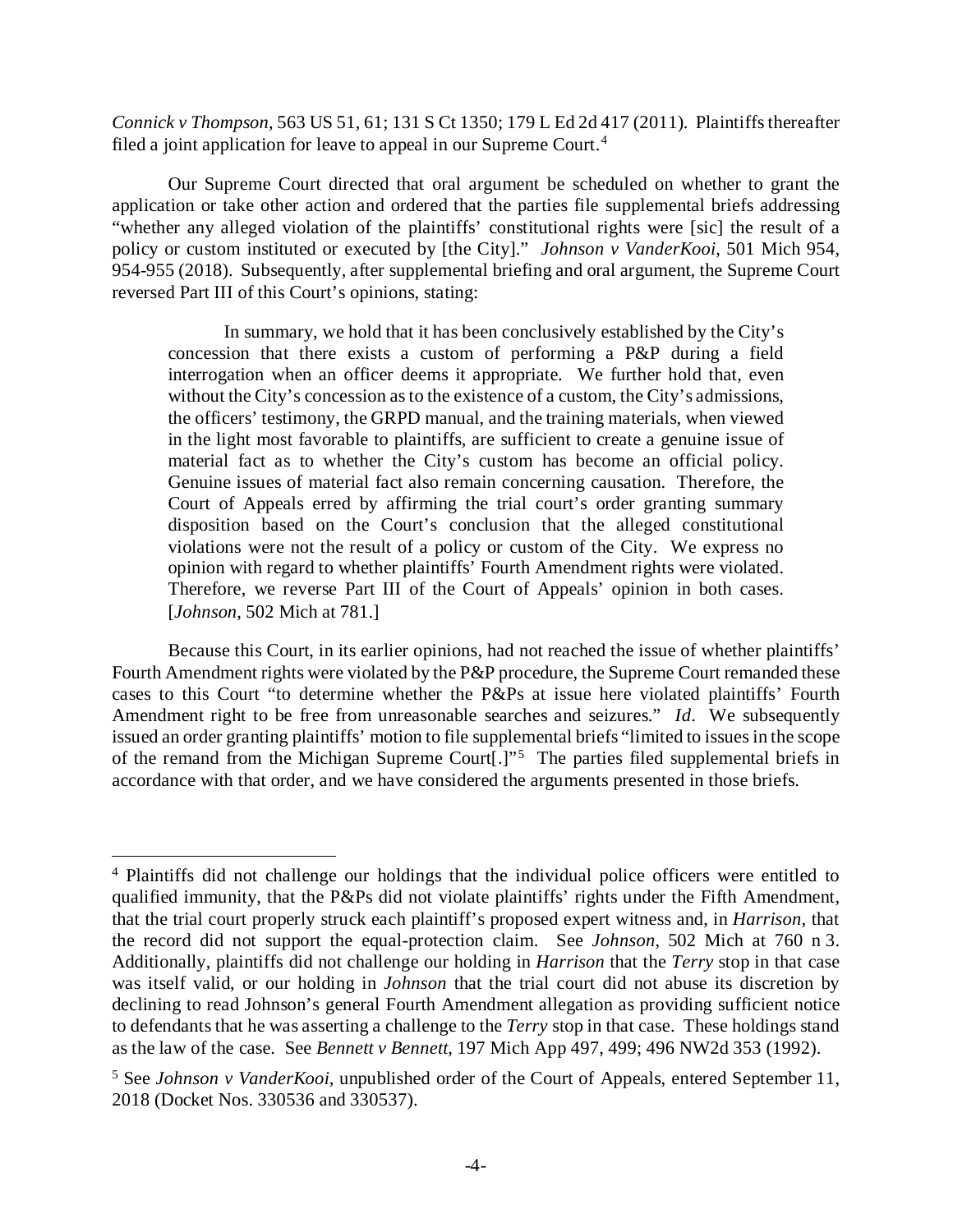#### II. STANDARD OF REVIEW

We review de novo preserved questions of constitutional law. *Hardrick v Auto Club Ins Ass'n*, 294 Mich App 651, 685; 819 NW2d 28 (2011) (opinion by Markey, J.).

#### III. ANALYSIS

## A. FRAMING THE ISSUE BEFORE US

Our Supreme Court directed us to determine on remand "whether the P&Ps at issue here violated plaintiffs' Fourth Amendment right to be free from unreasonable searches and seizures." *Johnson*, 502 Mich at 781. The question before us, therefore, is whether the P&Ps were constitutionally permissible. In answering that question, it is necessary first to precisely identify the nature of plaintiffs' claim relating to the P&Ps. Indeed, our Supreme Court has already done so, describing plaintiffs as arguing "that the record demonstrated that the City had a policy or custom of performing P&Ps without probable cause during investigatory stops . . . , which may be based on reasonable suspicion of criminal conduct, and that execution of that policy or custom violated their Fourth Amendment rights." *Johnson*, 502 Mich at 760. In other words, the linchpin of plaintiffs' claim was, is, and remains that the City's policy or custom was unconstitutional because it allowed P&Ps to be conducted on the basis of reasonable suspicion alone, rather than on the more stringent requirement of probable cause. And in their supplemental briefs in this Court, plaintiffs similarly encapsulated their constitutional argument as follows: "Taking fingerprints without consent is a Fourth Amendment search, and thus unconstitutional when performed as part of a *Terry* stop without probable cause." [6](#page-4-0)

We note, parenthetically, that Justice WILDER, joined by then Chief Justice MARKMAN and Justice ZAHRA, stated in a concurring opinion that he would have "specifically direct[ed] the Court

<span id="page-4-0"></span><sup>&</sup>lt;sup>6</sup> It is worth noting that the policy or custom at issue, i.e., conducting P&Ps based on reasonable suspicion alone, does not even come into play when probable cause to arrest a suspect exists. Probable cause to arrest (and to therefore conduct searches incident to arrest) provides both constitutional and statutory bases for the taking of photographs and fingerprints independent of any municipal policy or custom. See *Maryland v King*, 569 US 435, 461; 133 S Ct 1958; 186 L Ed 2d 1 (2013) ("[T]he Fourth Amendment allows police to take certain routine 'administrative steps incident to arrest—*i*.*e*., . . . book[ing], photograph[ing], and fingerprint[ing].' ") (citation omitted); see also MCL 28.243(1) ("[U]pon the arrest of a person for a felony or for a misdemeanor . . . the arresting law enforcement agency in this state shall collect the person's biometric data . . . ."); MCL 28.241a(b)(*i*) and (*iii*) (defining "biometric data" as including "[f]ingerprint images" and "[d]igital images recorded during the arrest or booking process"); *People v Gill*, 31 Mich App 395, 399; 187 NW2d 707 (1971) ("Since the arrest was constitutionally permissible the subsequent fingerprinting was valid. . . . Given a valid arrest and providing the police conduct does not 'shock the conscience' of the court, it is entirely proper to fingerprint the accused.") (citations omitted). Consequently, the P&P policy or custom at issue in this case is *only* relevant in the absence of probable cause.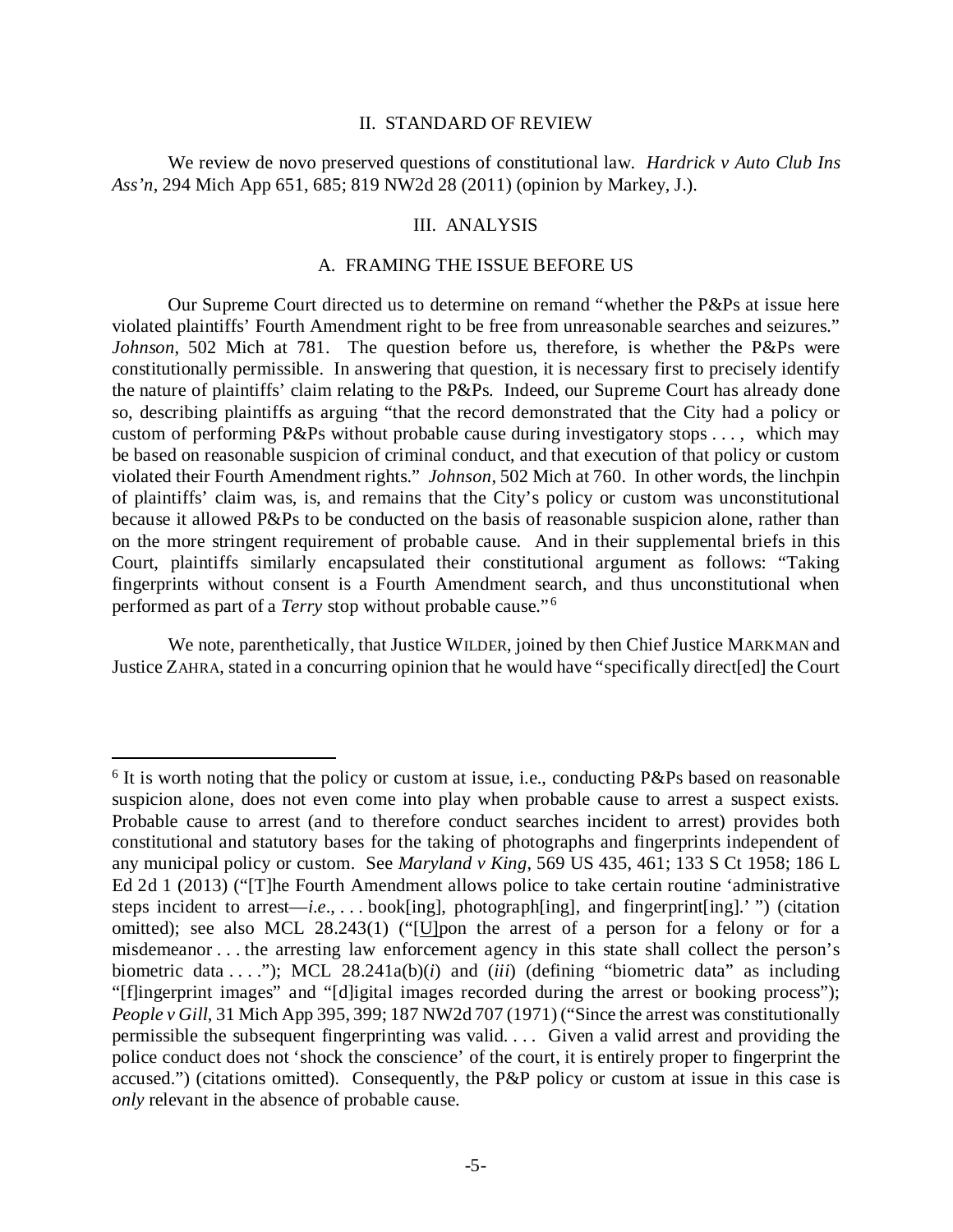of Appeals to decide on remand whether the complained-of 'policy or custom' was facially unconstitutional." *Johnson*, 502 Mich at 792 (WILDER, J., concurring in the judgment).

A local government entity violates § 1983 where its official policy or custom actually serves to deprive an individual of his or her constitutional rights. A city's custom or policy can be unconstitutional in two ways: 1) facially unconstitutional as written or articulated, or 2) facially constitutional but consistently implemented to result in constitutional violations with explicit or implicit ratification by city policymakers. [*Gregory v Louisville*, 444 F3d 725, 752 (CA 6, 2000), citing *Monell v New York City Dep't of Social Servs*, 436 US 658, 692-94; 98 S Ct 2018; 56 L Ed 2d 611 (1978) (citation omitted).]

While the majority did not frame the issue in the fashion suggested by the concurring justices, it stated, in response to the concurrence, that its opinion "should not be read as implying that whether the policy or custom identified by plaintiffs is facially constitutional or facially unconstitutional is irrelevant to this case as a whole," noting that this Court "has yet to determine whether a constitutional violation occurred, much less whether the City's policy or custom is facially unconstitutional[.]" *Johnson*, 502 Mich at 780 n 14 (opinion of the Court). The Court also noted that it was "express[ing] no opinion with regard to whether plaintiffs' Fourth Amendment rights were violated." *Id*. at 781.

We interpret our Supreme Court's direction to mean that we should determine whether the specific conduct authorized by the City's policy or custom, i.e., the conducting of P&Ps on the basis of reasonable suspicion (rather than probable cause), resulted in a constitutional violation. However, in addressing that question, we note that in his concurring opinion, Justice WILDER observed that plaintiffs had disavowed the "deliberate indifference standard" necessary to prove their claim if the custom or policy at issue is facially lawful. *Johnson*, 502 Mich at 790 (WILDER, J., concurring in the judgment); see also *Bd of Co Comm'rs v Brown*, 520 US 397, 407; 117 S Ct 1382; 137 L Ed 2d 626 (1997) ("[A] plaintiff seeking to establish municipal liability on the theory that a facially lawful municipal action has led an employee to violate a plaintiff's rights must demonstrate that the municipal action was taken with 'deliberate indifference' as to its known or obvious consequences.") (citation omitted). [7](#page-5-0) Specifically, Justice WILDER noted:

Plaintiffs stated in their appellate brief that the municipality's failure to act was not at issue in this case. Plaintiffs' reply brief stated that the deliberateindifference standard was inapplicable. And in oral argument, plaintiffs explicitly disavowed the need to demonstrate deliberate indifference. [*Johnson*, 502 Mich at 790 n 5 (WILDER, J., concurring in the judgment).]

Our review of the record confirms this. Moreover, the arguments presented by plaintiffs in their supplemental briefs on remand in this Court are, in our judgment, consistent with a purely

<span id="page-5-0"></span><sup>&</sup>lt;sup>7</sup> The Supreme Court majority found it "unnecessary to adopt or reject that interpretation of the controlling Supreme Court cases." *Johnson*, 502 Mich at 777 (opinion of the Court).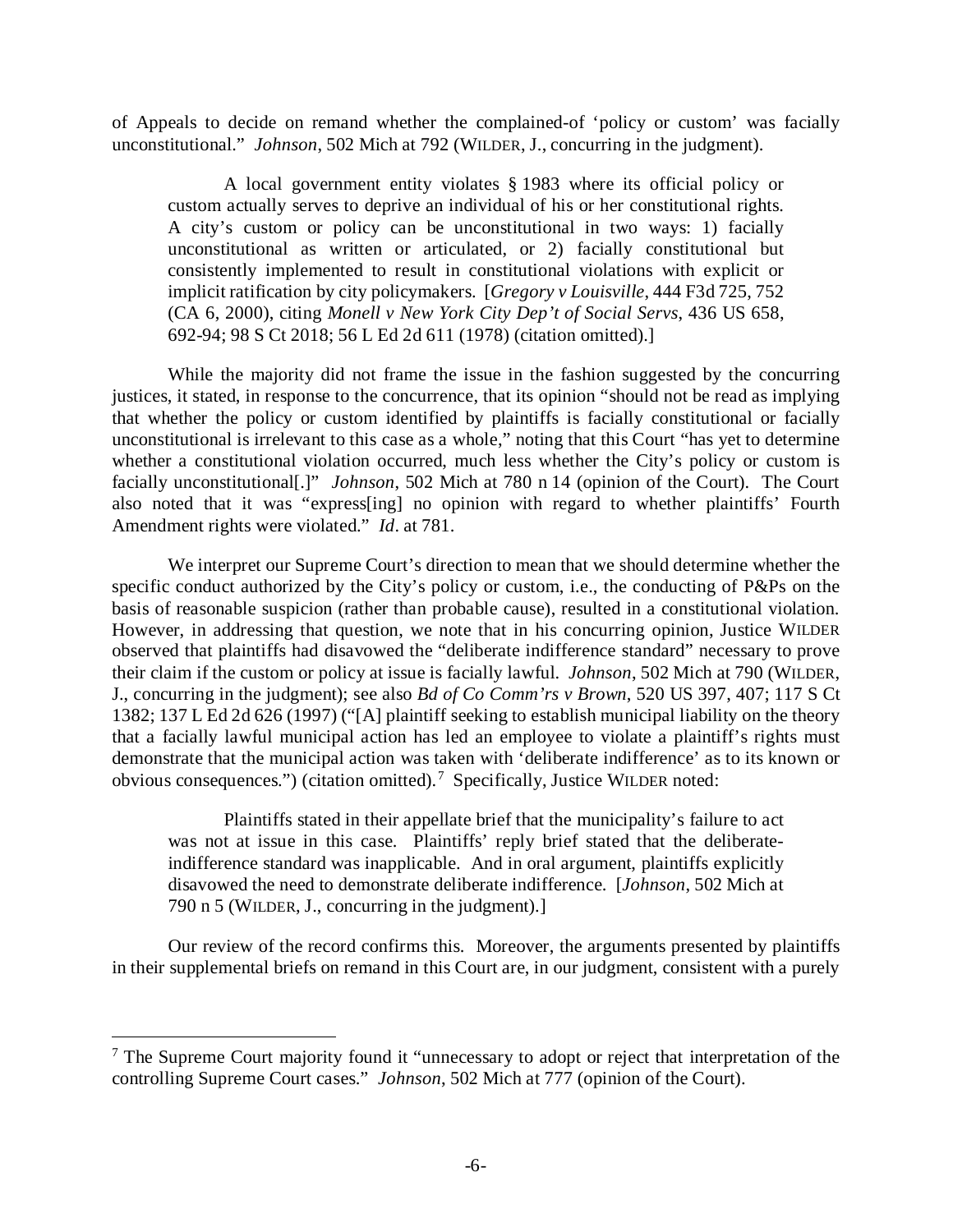"facial" (not an "as applied") constitutional challenge to the  $P\&Ps$ <sup>[8](#page-6-0)</sup>. That is because plaintiffs' challenge is not that a municipal policy or custom, though constitutional, was improperly applied in their particular cases in an unconstitutional manner. Rather, plaintiffs' position is that because the policy or custom authorized the conducting of P&Ps without probable cause, the policy or custom was itself necessarily and inherently, i.e., facially, unconstitutional. In other words, plaintiffs' claim is expressly that the policy or custom was itself unconstitutional *because* it authorized P&Ps on less than probable cause. That, in our judgment, is by its very nature a facial challenge.<sup>[9](#page-6-1)</sup> While the Supreme Court majority did not take a position on that characterization, <sup>[10](#page-6-2)</sup> our judgment is that by framing the alleged constitutional infirmity as the authorization of P&Ps in the absence of probable cause, the constitutional challenge is necessarily a facial one. A facially unconstitutional custom or policy is one that may not be applied constitutionally in any circumstance. See *In re Request for Advisory Opinion Regarding Constitutionality of 2005 PA 71*, 479 Mich 1, 11; 740 NW2d 444 (2007). Consequently, and because plaintiffs' framing of the issue requires us to determine whether employment of the P&Ps without probable cause constitutes a "search" under the Fourth Amendment, we conclude that our resolution of these cases on remand requires us to determine whether the P&Ps were facially constitutional.

<span id="page-6-0"></span><sup>&</sup>lt;sup>8</sup> We therefore agree with plaintiffs that the deliberate-indifference standard does not apply here. And because plaintiffs' constitutional challenge is purely a facial one (not an as-applied one), we need not decide the question that appears to have divided our Supreme Court, i.e., whether the deliberate-indifference standard necessarily applies to every as-applied constitutional challenge.

<span id="page-6-1"></span><sup>&</sup>lt;sup>9</sup> We appreciate that our Supreme Court held that "a policy or custom that authorizes, but does not require, police officers to engage in specific conduct may form the basis for municipal liability" and that "when an officer engages in the specifically authorized conduct, the policy or custom itself is the moving force behind an alleged constitutional injury arising from the officer's actions." *Johnson*, 502 Mich at 757 (opinion of the Court). However, the mere fact that individual officers have discretion over whether and when to implement an allegedly constitutionally infirm policy or custom (here, to conduct a P&P without probable cause) does not transform the constitutional challenge from a facial one into an as-applied one. To the contrary, the challenge remains to the policy or custom itself, not to the manner in which it was applied in a particular circumstance. To conclude otherwise would effectively hold a municipality liable whenever an individual officer decides to implement a challenged policy or custom. As our Supreme Court has recognized, however, that is not and cannot be the law. *Id*. at 763 (stating that "[municipal] liability may not be based on a respondeat superior theory").

<span id="page-6-2"></span><sup>&</sup>lt;sup>10</sup> The Supreme Court majority concluded that "whether plaintiffs specifically claim that the P&P policy is itself facially unconstitutional is beside the point for the purposes of determining whether the . . . alleged violation of the plaintiffs' constitutional rights was the result of a policy or custom instituted or executed by the City." *Id*. at 779-780. It did not, however, make any judgment about whether plaintiffs' constitutional challenge was in fact a facial one. We conclude that it is.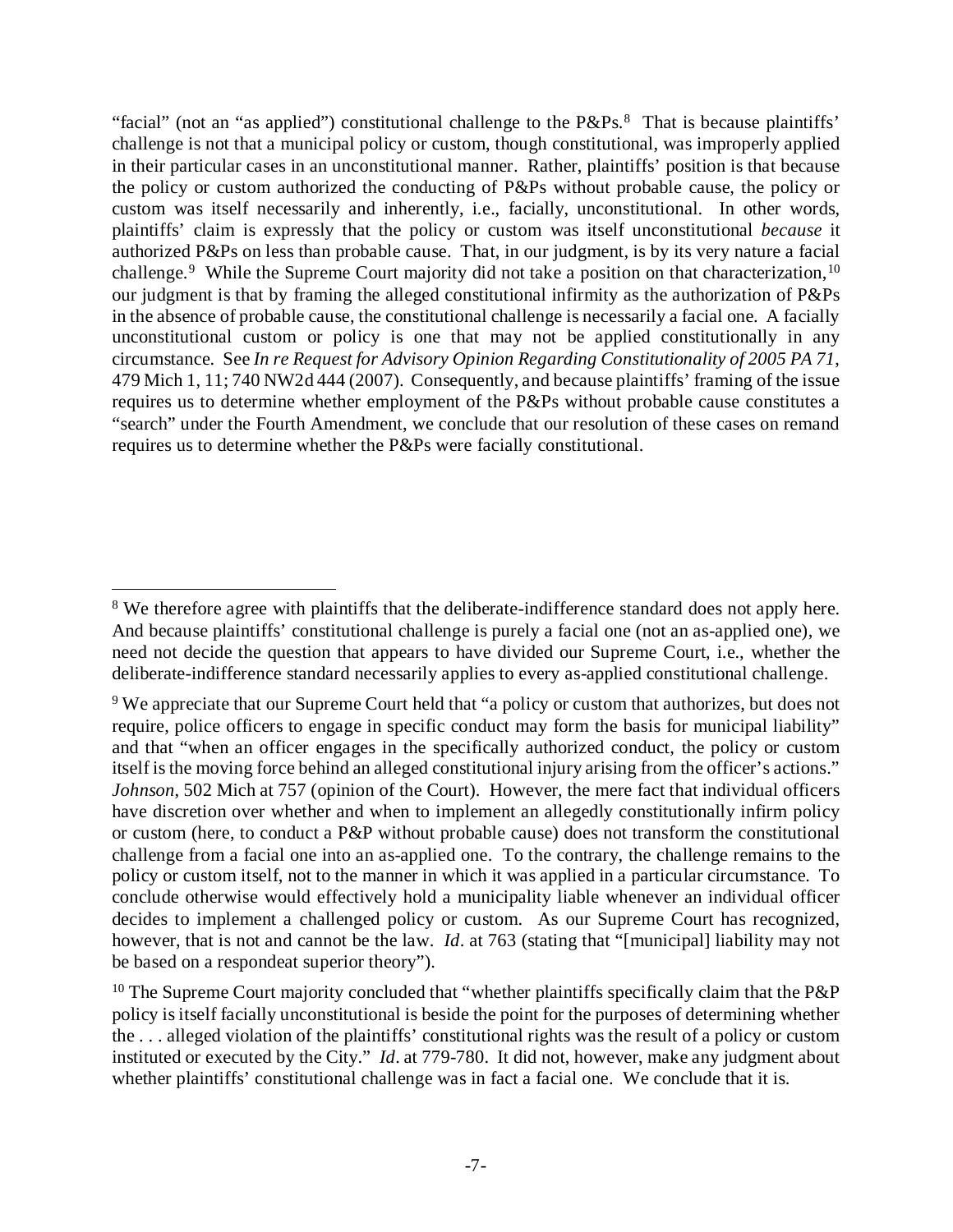#### B. NO CONSTITUTIONAL VIOLATION

We conclude that the P&Ps were constitutionally permissible because, under current caselaw, no constitutionally protected interest was violated.

The Fourth Amendment of the United States Constitution guarantees "[t]he right of the people to be secure in their persons, houses, papers, and effects, against unreasonable searches and seizures . . . ." US Const, Am IV; see also *Mapp v Ohio*, 367 US 643; 81 S Ct 1684; 6 L Ed 2d 1081 (1961); *People v Slaughter*, 489 Mich 302, 310-311; 803 NW2d 171 (2011).

When the police obtain physical evidence from a person, the Fourth Amendment is implicated both in the initial " 'seizure' of the 'person' necessary to bring him into contact with government agents," and in "the subsequent search for and seizure of the evidence." *United States v Dionisio*, 410 US 1, 8; 93 S Ct 764; 35 L Ed 2d 67 (1973). Generally, seizure requires probable cause; however, a "*Terry* stop," in which police stop and briefly detain a person based on a "reasonable suspicion" that criminal activity may have occurred, is permissible without probable cause. *Terry*, 392 US at 30-31. Therefore, " "[t]he brief detention of a person following an investigatory stop is considered a reasonable seizure if the officer has a 'reasonably articulable suspicion' that the person is engaging in criminal activity.' " *People v Oliver*, 464 Mich 184, 192; 627 NW2d 297 (2001), quoting *People v LoCicero (After Remand)*, 453 Mich 496, 501-502; 556 NW2d 498 (1996).

A person detained during a valid *Terry* stop does not lose the Fourth Amendment's protection against unreasonable searches, which "applies to all seizures of a person, including seizures that involve only a brief detention, short of traditional arrest." *People v Shabaz*, 424 Mich 42, 52; 378 NW2d 451 (1985) (citation omitted). A search is unreasonable if it is not supported by a warrant or an exception to the warrant requirement; in either case, probable cause is still required. See *In re Forfeiture of \$176,598*, 443 Mich 261, 265-266; 505 NW2d 201 (1993).[11](#page-7-0) Plaintiffs do not dispute that they were detained in the course of a valid *Terry* stop. Therefore, the issue before us is whether either the fingerprinting portion or the photographing portion of the P&P procedure was a "search" under the Fourth Amendment. We conclude under current caselaw that they were not.

The United States Supreme Court has never explicitly decided whether the act of taking a person's fingerprints or photograph by police is "a search" under the Fourth Amendment. See *Maryland v King*, 569 US 435, 477; 133 S Ct 1958; 186 L Ed 2d 1 (2013) (Scalia, J., dissenting) ("The Court does not actually say whether it believes that taking a person's fingerprints is a Fourth

<span id="page-7-0"></span> <sup>11</sup> An officer may, in the course of a *Terry* stop, conduct a "limited pat-down" for weapons based on a reasonable suspicion that the person is armed and dangerous. *People v Champion*, 452 Mich 92, 99; 549 NW2d 849 (1996). No party argues that we should analyze the P&Ps under our jurisprudence related to this "stop-and-frisk" exception.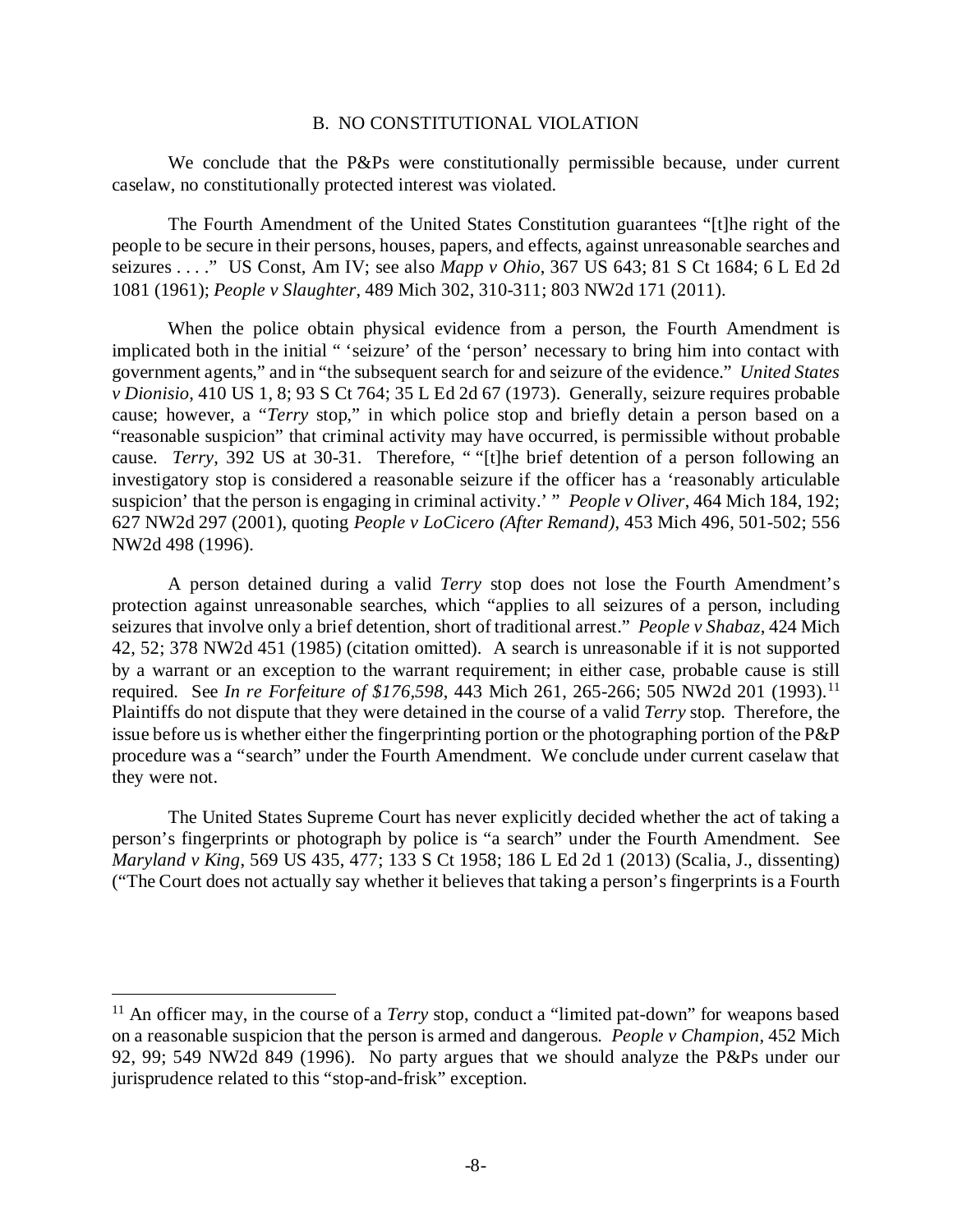Amendment search, and our cases provide no ready answer to that question.").<sup>[12](#page-8-0)</sup> We nonetheless must take heed of what the Supreme Court has said on the subject, even if in dicta. See *FEB Corp v United States*, 818 F 3d 681, 690 n 10 (CA 11, 2016) (stating that "dicta from the Supreme Court is not something to be lightly cast aside, but rather is of considerable persuasive value") (quotation marks and citations omitted); *Surefoot LC v Sure Foot Corp*, 531 F3d 1236, 1243 (CA 10, 2008) (noting that lower federal courts are "bound by Supreme Court dicta almost as firmly as by the Court's outright holdings") (quotation marks and citation omitted).

The Supreme Court has stated, for example, that "[w]hat a person knowingly exposes to the public, even in his own home or office, is not a subject of Fourth Amendment protection." *United States v Katz*, 389 US 347, 351; 88 S Ct 507; 19 L Ed 2d 576 (1967).<sup>[13](#page-8-1)</sup> And, while the Court has stopped short of deciding the issue, it has on more than one occasion suggested that obtaining fingerprints during *Terry* stops may be permissible, at least in certain circumstances.

In *Davis v Mississippi*, 394 US 721, 727; 89 S Ct 1394; 22 L Ed 2d 676 (1969), the Court suggested, albeit in dicta, that "[d]etentions for the sole purpose of obtaining fingerprints" could, "under narrowly defined circumstances, be found to comply with the Fourth Amendment even though there is no probable cause in the traditional sense."[14](#page-8-2) Later, in *Dionisio*, 410 US at 14, the Court stated, in the context of a compelled voice exemplar:

The physical characteristics of a person's voice, its tone and manner, as opposed to the content of a specific conversation, are constantly exposed to the public. Like a man's facial characteristics, or handwriting, his voice is repeatedly produced for others to hear. No person can have a reasonable expectation that others will not know the sound of his voice, any more than he can reasonably expect that his face will be a mystery to the world. [*Id.*, citing *Katz*, 389 US at  $351$ .]<sup>[\[15](#page-8-3)]</sup>

<span id="page-8-0"></span><sup>&</sup>lt;sup>12</sup> The Supreme Court in *King* held that the taking of a DNA sample by buccal swab incident to a lawful arrest was, "like fingerprinting and photographing," a reasonable procedure that was permissible under the Fourth Amendment. *King*, 569 US at 465-466 (opinion of the Court).

<span id="page-8-1"></span><sup>13</sup> In *Katz*, 389 US at 348, 353-359, the defendant successfully challenged the prosecution's introduction of "evidence of [the defendant's] end of telephone conversations, overheard by FBI agents who had attached an electronic listening and recording device to the outside of the public telephone booth from which he had placed his calls."

<span id="page-8-2"></span><sup>&</sup>lt;sup>14</sup> The *Davis* Court ultimately concluded that the transport of the defendant unwillingly from his home to the police station for the purposes of fingerprinting and interrogation was a "seizure" requiring probable cause. *Davis*, 394 US at 726-727. The Court explicitly did not determine whether, during a criminal investigation, fingerprints could be obtained in the absence of probable cause. *Id*. at 728.

<span id="page-8-3"></span><sup>&</sup>lt;sup>15</sup> In *Dionisio*, the voice exemplars were compelled by court orders issued under 18 USC 2518. *Dionisio*, 410 US at 2 & n 1. The judge issuing such an order is required to determine that probable cause exists to believe that the individual affected by the order has committed, is committing, or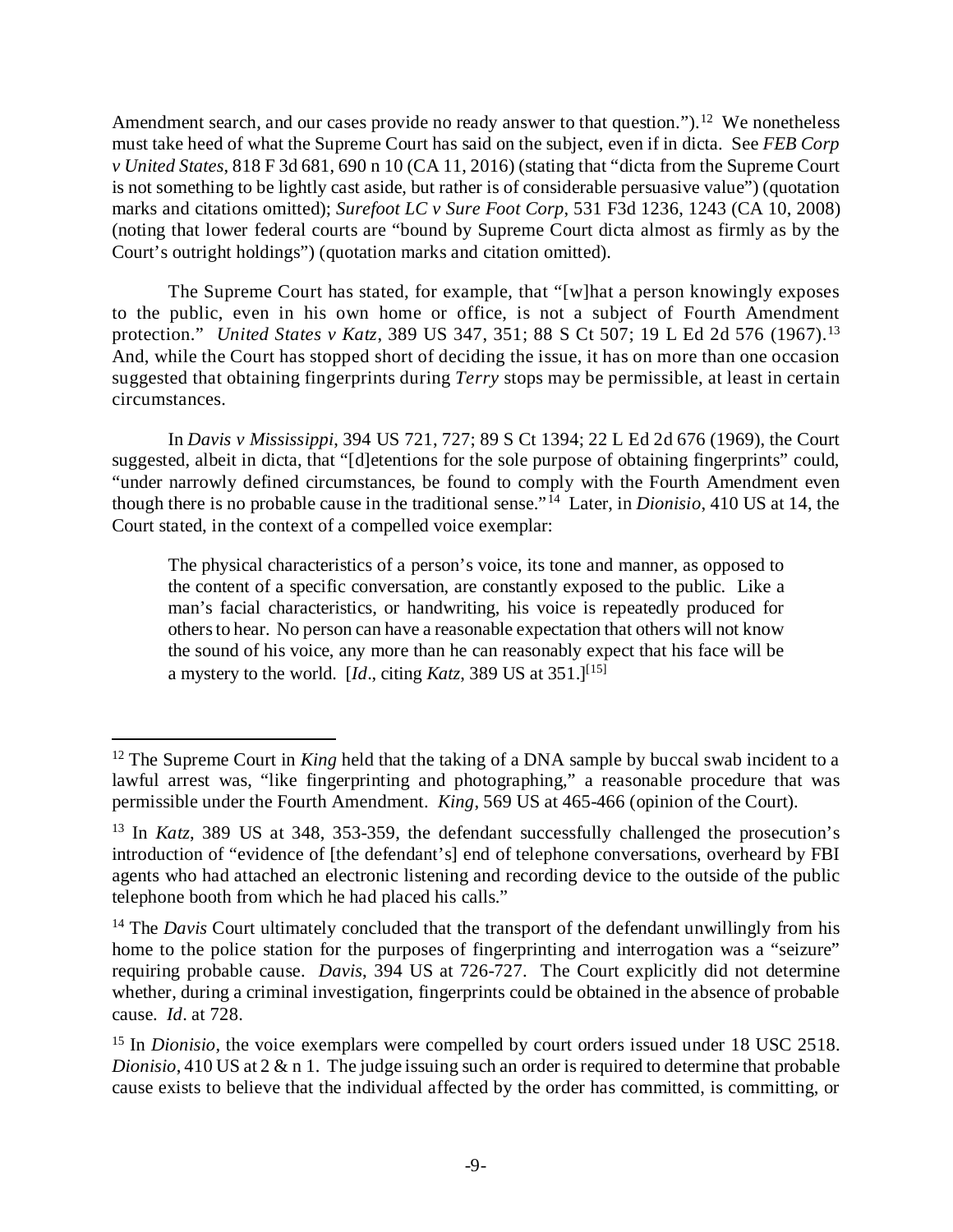The *Dionisio* Court also likened a voice exemplar to a fingerprint, thereby again suggesting that the taking of fingerprints is not a search under the Fourth Amendment. *Id*. at 15 ("[T]his is like the fingerprinting in *Davis*, where, though the initial dragnet detentions were constitutionally impermissible, we noted that the fingerprinting itself 'involves none of the probing into an individual's private life and thoughts that marks an interrogation or search.' "), quoting *Davis*, 394 US at 727.

Still later, in *Hayes v Florida*, 470 US 811, 817; 105 S Ct 1643; 84 L Ed 2d 705 (1985), the Court again suggested, but did not decide, <sup>[16](#page-9-0)</sup> that the Fourth Amendment could permit the taking of fingerprints in the field based on reasonable suspicion:

There is . . . support in our cases for the view that the Fourth Amendment would permit seizures for the purpose of fingerprinting, if there is reasonable suspicion that the suspect has committed a criminal act, if there is a reasonable basis for believing that fingerprinting will establish or negate the suspect's connection with that crime, and if the procedure is carried out with dispatch.

Several federal courts have declared that the taking of photographs and fingerprints by the police is not a search. See, e.g., *United States v Farias-Gonzalez*, 556 F3d 1181, 1188 (CA 11, 2009) ("The police can obtain both photographs and fingerprints without conducting a search under the Fourth Amendment."); *United States v Fagan*, 28 MJ 64, 66 (1989) ("[P]eople ordinarily do not have enforceable expectations of privacy in their physical characteristics which are regularly on public display, such as facial appearance, voice and handwriting exemplars, and fingerprints."); *In re Grand Jury Proceedings*, 686 F2d 135, 139 (CA 3, 1982) ("[F]ingerprints can be subject to compelled disclosure by the grand jury without implicating the Fourth Amendment . . . ."); *United States v Sechrist*, 640 F2d 81, 86 (CA 7, 1981) ("The taking of a person's fingerprints simply does not entail a significant invasion of one's privacy.").[17](#page-9-1) However, federal courts have also disapproved of the mass fingerprinting of citizens without *any* individual suspicion of criminal activity. See *United States v Mitchell*, 652 F3d 387, 411 (CA 3, 2011); *United States v \$124,570 US Currency*, 873 F2d 1240, 1247 (CA 9, 1989).

This Court also has stated that "[t]he taking of fingerprints is not violative of the prohibition against unreasonable searches and seizures," in part, because "[t]here is no reasonable expectation

 $\overline{a}$ 

is about to commit a particular offense. 18 USC 2518(3). The Court in *Dionisio* therefore did not face the issue of lack of probable cause that is present here. Nonetheless, the Court did make clear its conclusion that a grand jury's "directive to make a voice recording" did not "infringe[] upon any interest protected by the Fourth Amendment[.]" *Dionisio*, 410 US at 15.

<span id="page-9-0"></span><sup>16</sup> The *Hayes* Court held that detention and transport to the police station for the purpose of fingerprinting was the functional equivalent of an arrest; it therefore did not resolve the issue of whether on-site fingerprinting during an investigatory stop was permissible under the Fourth Amendment. *Hayes*, 470 US at 817.

<span id="page-9-1"></span> $17$  Decisions of lower federal courts are not binding upon this Court but may be persuasive. See *Abela v Gen Motors Corp*, 469 Mich 603, 607; 677 NW2d 325 (2004). Although plaintiffs dismiss these cases with the cursory claim that they either "overstate the Supreme Court's dicta or did not actually decide whether fingerprinting was a search," they offer no contrary authority.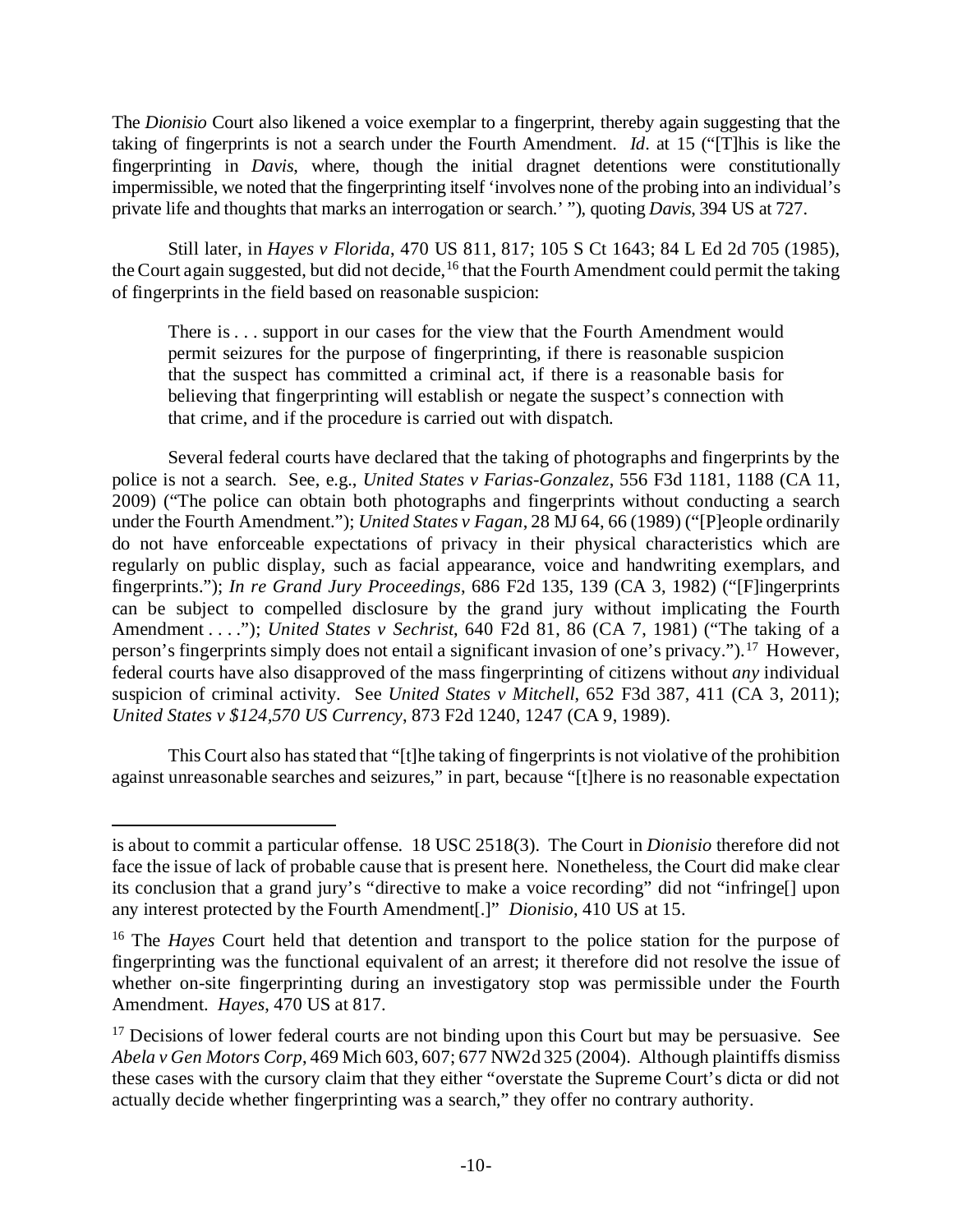of privacy in one's fingerprints." *Nuriel v Young Women's Christian Ass'n*, 186 Mich App 141, 146; 463 NW2d 206 (1990). The *Nuriel* Court elaborated that "[t]he taking and furnishing of fingerprints does not represent an invasion of an individual's solitude or private affairs."

As we noted in *Johnson*, 319 Mich App at 617, the issues before the *Nuriel* Court "did not involve police contact[.]" Nonetheless, this statement from *Nuriel* is unambiguous and unqualified. *Nuriel* is binding on this Court. MCR 7.215(J)(1). Consequently, unless the above statements in *Nuriel* were dicta, *Nuriel* compels the conclusion that the taking of fingerprints as part of the P&Ps did not violate the Fourth Amendment. See *Allison v AEW Capital Mgt, LLP*, 481 Mich 419, 436-437; 751 NW2d 8 (2008).

We hold that the referenced determinations in *Nuriel* were not dicta. " '[O]biter dictum' is defined as '1. an incidental remark or opinion. 2. a judicial opinion in a matter related but not essential to a case.' " *Id*., quoting Random House Webster's College Dictionary (1997).

In *Nuriel*, this Court considered whether the trial court had abused its discretion by denying the plaintiff's motion to compel fingerprint samples from nonparties to a civil lawsuit. The rationale of the trial court in denying that motion was as follows:

"Right now, you can take this on appeal. I do not think you are entitled to take fingerprints or blood samples of third parties or parties who are not part of a lawsuit. I am concerned about those parties who might be a part of the lawsuit—but go out and take fingerprints of other parties, no. I think it is an invasion of privacy and constitutionally impermissible." [*Nuriel*, 186 Mich App at 145.]

It was in that context that this Court granted the plaintiff's application for leave to appeal to consider whether the trial court had abused its discretion. And because the only rationale given by the trial court for its ruling was a constitutional one, it was necessary for this Court to assess the trial court's constitutional reasoning to determine whether it reflected an abuse of discretion.

Only after determining that the trial court's stated reasoning was erroneous as a matter of constitutional law, *id*. at 146, did the *Nuriel* Court ultimately uphold the trial court's denial of the plaintiff's motion on the basis of a stipulated order between the parties, *id*. at 148. We cannot conclude under the circumstances presented that this Court's ultimate reliance on an alternative basis for its ruling converted the Court's constitutional analysis into mere dicta. To hold otherwise would essentially mean that a reviewing Court's rejection of a trial court's reasoning in a "right result, wrong reason" case is always dicta, and we decline to so hold. See *Gleason v Dep't of Transp*, 256 Mich App 1, 3; 662 NW2d 822 (2003). Moreover, because this Court is an errorcorrecting court that is "principally charged with the duty of correcting errors that occurred below," *Burns v Detroit (On Remand)*, 253 Mich App 608, 615; 660 NW2d 85 (2002) (citation omitted), mod in part on other grounds 468 Mich 881 (2003), the *Nuriel* Court was required to correct the trial court's constitutional error, at least when allowing it to stand could have affected the plaintiff's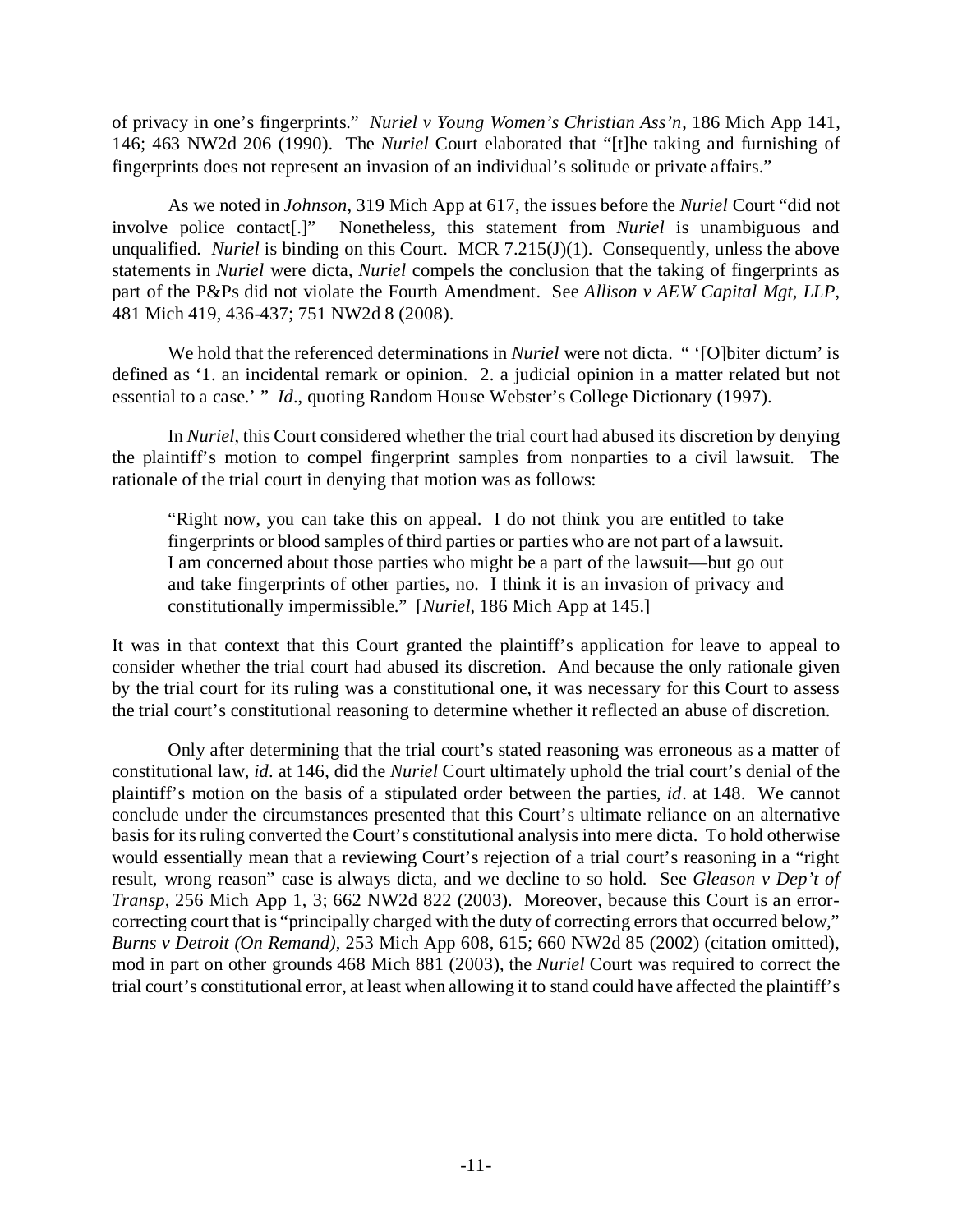rights in the proceedings below.[18](#page-11-0) Consequently, although it ultimately may have made no difference to the plaintiff's case, the *Nuriel* Court's correction of the trial court's error on the constitutional issue presented was not "incidental" or superfluous to the adjudication of the plaintiff's appeal, and we therefore reject plaintiffs' characterization of it as mere dicta.

Moreover, even if the *Nuriel* Court's rejection of the trial court's constitutional holding was dicta, we find the analysis persuasive. The *Nuriel* Court's analysis comports with the statements to date from the United States Supreme Court and from the other cited federal cases, as well as other statements from this Court. See *People v Hulsey*, 176 Mich App 566, 569; 440 NW2d 59 (1989) (stating that "[a] defendant has no reasonable expectation of privacy in physical characteristics such as a fingerprint or a voice print, both of which are constantly exposed to the public"); *People v Davis*, 17 Mich App 615; 170 NW2d 274 (1969) (stating that "[f]ingerprints, like a man's name, height, color of his eyes, and physiognomy, are subject to non-custodial police inquiry, report, and preservation when reasonable investigation requires, even though probable cause for arrest may not exist at the moment"). We therefore conclude that the fingerprint portion of the P&P procedure employed by the officers in these appeals did not violate the Fourth Amendment.<sup>[19](#page-11-1)</sup>

<span id="page-11-0"></span> <sup>18</sup> We note that had the *Nuriel* Court decided the constitutional issue differently and affirmed the trial court on the basis of its constitutional ruling, the plaintiff would have been prohibited from seeking to compel any fingerprint samples from any nonparties; in the words of the trial court, such a compulsion would have been " 'an invasion of privacy and constitutionally impermissible.' " *Nuriel*, 186 Mich App at 145. By affirming the trial court on the alternative ground that a stipulated order barred the particular motion before the trial court, the plaintiff was not subject to such a broad prohibition. *Id*. at 148. The *Nuriel* case, therefore, does not implicate this Court's general rule that we will not "unnecessarily" decide constitutional issues, see *J&J Constr Co v Bricklayers & Allied Craftsmen, Local 1*, 468 Mich 722, 734; 664 NW2d 728 (2003), because had the *Nuriel* Court left intact the trial court's ruling, the plaintiff's rights on remand would, at least potentially, have been affected.

<span id="page-11-1"></span><sup>&</sup>lt;sup>19</sup> Plaintiffs seem to acknowledge that under current caselaw, a "search" generally involves an intrusion into a constitutionally protected area, such as a person's body or home. See, e.g., *Kyllo v United States*, 533 US 27, 34; 121 S Ct 2038; 150 L Ed 2d 94 (2001) (concluding that the use of a thermal imager to obtain information about the inside of a home constituted a search). They therefore primarily confine their argument to what they term "biometric data," such as fingerprints, which they assert are constitutionally protected because their collection relies on technology other than the naked eye. However, the fact that the use of some forms of "sense-enhancing" technology has been deemed to constitute a search, *id*., does not mean that *all* information that cannot be gleaned using only a human being's natural senses constitutes a search, especially when the existing caselaw points in the other direction. Moreover, the definition of "biometric data" in MCL 28.241a includes such things as scars and tattoos, which are visible to the naked eye. We conclude that the mere fact that the collection of the information at issue involves the use of technology does not, itself, convert that collection into a search under the Fourth Amendment. Plaintiffs have provided no authority to the contrary. And although plaintiffs argue that the "ever-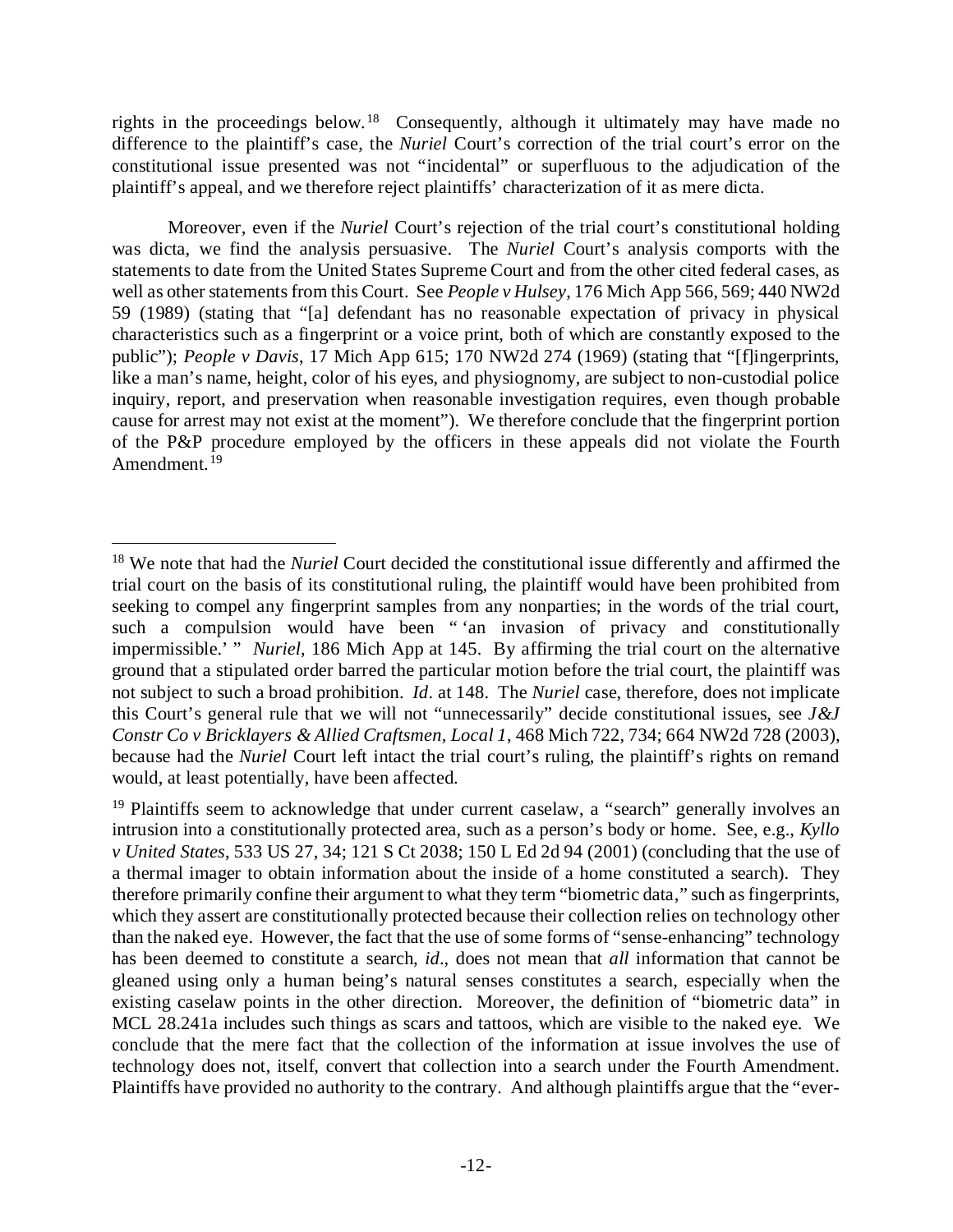Although plaintiffs suggest that this holding would not be consistent with *Davis*'s statement that "detentions for the sole purpose of obtaining fingerprints . . . might, under narrowly defined circumstances, be found to comply with the Fourth Amendment" despite a lack of probable cause, see *Davis*, 394 US at 727, we find that argument unconvincing. First, the P&P procedure is not a "detention[] for the sole purpose of obtaining fingerprints"; rather, it is a tool used by police during an investigation into potential criminal activity, specifically when an individual's identity cannot be confirmed through other means. Moreover, in order to employ the P&P procedure without the consent of an individual, the officers must seize the individual in circumstances involving, at least, a valid *Terry* stop prompted by a reasonable suspicion; this opinion does not afford, and should not be read as granting, police officers carte blanche to perform suspicionless P&Ps on any individual in public who catches their eye. We believe that these protections are sufficient to satisfy *Davis's* "narrowly defined circumstances" requirement. Moreover, they comport with the Supreme Court's statement in *Hayes* that "[t]here is . . . support in our cases for the view that the Fourth Amendment would permit seizures for the purpose of fingerprinting, if there is reasonable suspicion that the suspect has committed a criminal act," provided that the fingerprinting is reasonably necessary to the investigation and the procedure is done "with dispatch." *Hayes*, 470 US at 186-187.

The rationale of *Nuriel* and the other cited cases applies at least equally to the taking of photographs. A person's physical appearance is certainly something "a person knowingly exposes to the public[.]" *Katz*, 389 US at 351. Although a person does possess certain property rights to his or her likeness, at least in a commercial sense, see *Doe v Mills*, 212 Mich App 73, 80; 536 NW2d 824 (1995); see also *Lewis v LeGrow*, 258 Mich App 175, 193; 670 NW2d 675 (2003), we cannot reasonably declare that the taking of a photograph of plaintiffs that merely depicts them as they appeared in public to be a search under the Fourth Amendment. We therefore conclude that the photograph portion of the P&Ps employed by the officers in these appeals also did not violate the Fourth Amendment.[20](#page-12-0)

 $\overline{a}$ 

increasing developmental pace of identification technology magnifies the civil liberties impact of concluding that using such identification technologies is not a search," we must also be cognizant of the United States Supreme Court's caution that "[t]he judiciary risks error by elaborating too fully on the Fourth Amendment implications of emerging technology before its role in society has become clear," *City of Ontario, California v Quon*, 560 US 746, 759; 130 S Ct 2619; 177 L Ed 2d 216 (2010).

<span id="page-12-0"></span><sup>20</sup> In their supplemental brief on remand, plaintiffs briefly argue that the City's alleged *retention*  of the photographs and fingerprints "causes an ongoing intrusion that is beyond the permissible scope of the stop." We conclude that this issue is beyond the scope of our Supreme Court's remand, and we therefore decline to address it. Moreover, we are cautious of the principle that we should "neither anticipate a question of constitutional law in advance of the necessity of deciding it nor formulate a rule of constitutional law broader than is required by the precise facts to which it is to be applied." See *In re Forfeiture of 2000 GMC Denali and Contents*, 316 Mich App 562, 570 n 3; 892 NW2d 388 (2016) (quotation marks and citations omitted). Whether or for how long the City may have retained plaintiffs' photographs or fingerprints is undetermined. We will not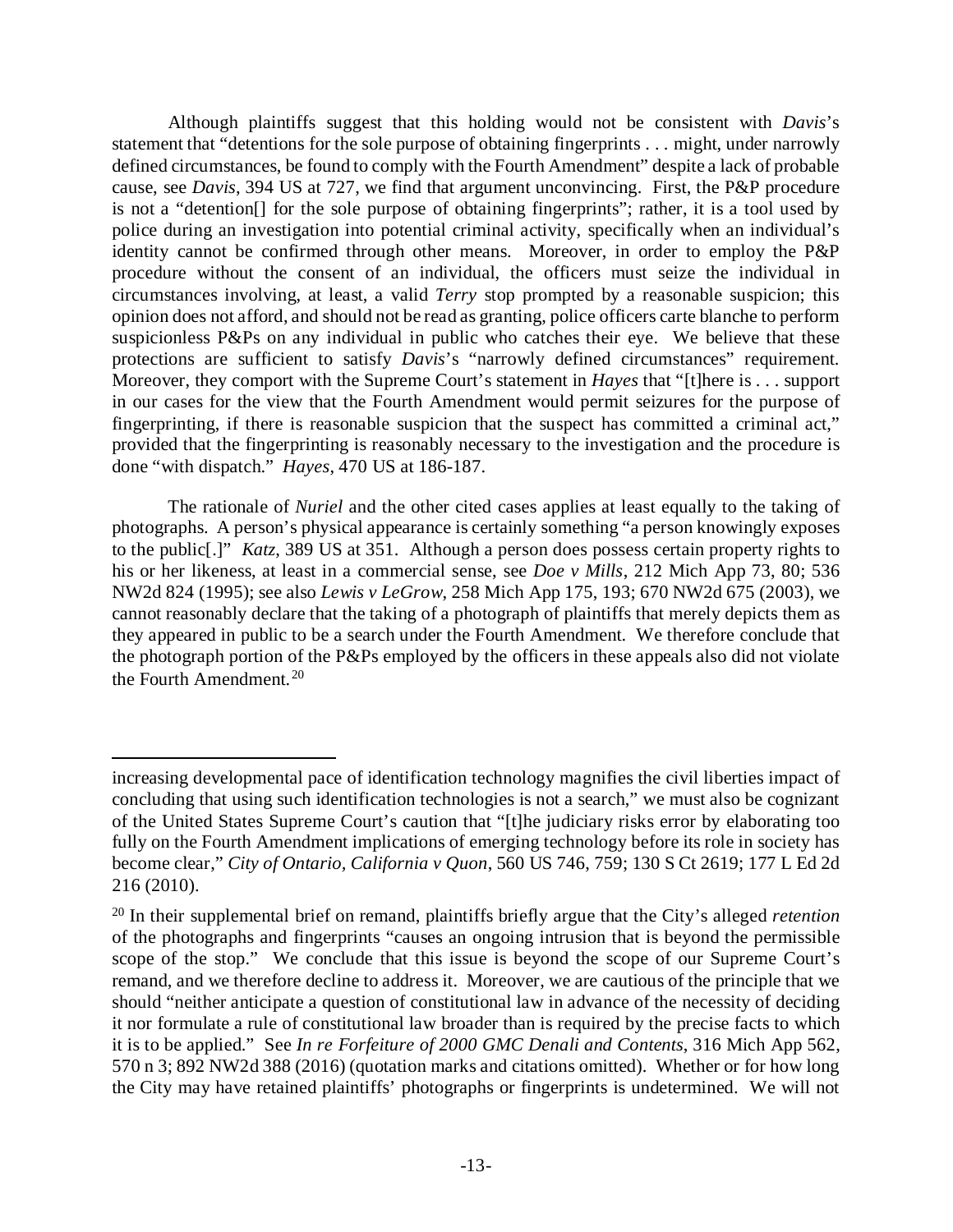Because we conclude that the P&Ps did not infringe plaintiffs' Fourth Amendment protections (given that, as plaintiffs concede, they were validly detained) we further conclude that plaintiffs have failed to satisfy their burden of demonstrating that the custom or policy at issue here, i.e., the photographing and printing of individuals during an investigatory stop based on reasonable suspicion but without probable cause, was unconstitutional.

#### IV. RESPONSE TO SUPPLEMENTAL AUTHORITY

While this case was pending on remand, plaintiffs filed supplemental authority calling to our attention the recent decision of the United States Court of Appeals for the Sixth Circuit in *Taylor v Saginaw*, 922 F3d 328 (CA 6, 2019). In *Taylor*, the Sixth Circuit held that the defendant's practice of making chalk marks on parked vehicles' tires to determine whether the vehicles had been parked longer than the posted time limit was a search under the Fourth Amendment. *Taylor*, 922 F3d at 322. The Sixth Circuit applied the "seldom used 'property-based' approach to the Fourth Amendment search inquiry in *United States v Jones*, 565 US 400[;] 132 S Ct 945[;] 181 L Ed 2d 911 (2012)," noting that "[u]nder *Jones*, when governmental invasions *are* accompanied by physical intrusions, a search occurs when the government: (1) trespasses upon a constitutionally protected area, (2) to obtain information." *Id*..

Plaintiffs argue that fingerprinting is a physical intrusion on a constitutionally protected area and that it is, therefore, a search under *Jones*. This Court has not found, and plaintiffs have not provided, cases in which the "trespass" theory has been applied to the collection of fingerprints or the taking of pictures; rather, *Jones* and its progeny typically have involved the government's warrantless placement of electronic monitoring devices that collect location data for persons or property, see, e.g., *United States v Powell*, 847 F3d 760 (CA 6, 2017), although the rationale of *Jones* has been applied by our Supreme Court in the context of a police intrusion onto a homeowner's property for the purpose of gathering information (i.e., "knock and talk"), see *People v Frederick*, 500 Mich 228; 895 NW2d 541 (2017). Indeed, Justice Scalia, who authored *Jones* in 2012, observed the very next year that the Supreme Court had never explicitly decided the issue of whether the taking of fingerprints constituted a search under the Fourth Amendment. See *King*, 569 US at 477 (Scalia, J., dissenting). In the absence of any compelling authority to the contrary, we see no reason to alter our conclusions in light of *Taylor*, which is not only not binding on this Court, *Abela v Gene Motors Corp*, 469 Mich 603, 607; 677 NW2d 325 (2004), but is significantly distinguishable, both factually and legally.

 $\overline{a}$ 

engage in fact-finding, see *Wolf v Detroit*, 489 Mich 923, 923 (2011), nor will we remand for additional fact-finding in the current context, see MCR 7.216( $A$ )(5). Not only are plaintiffs' arguments conclusory and beyond the scope of the Supreme Court's remand, but plaintiffs' assertions regarding the alleged retention of the photographs and fingerprints have always been ancillary to and hinged upon plaintiffs' challenge to the photographs and fingerprints as having been obtained as a result of an unlawful search. Because we have concluded that under our current caselaw the P&Ps were not "searches" under the Fourth Amendment, we need not address the issue further. Any challenge to the alleged retention of the photographs and fingerprints separate and apart from whether they were unconstitutionally obtained in the first instance is an issue for another day.